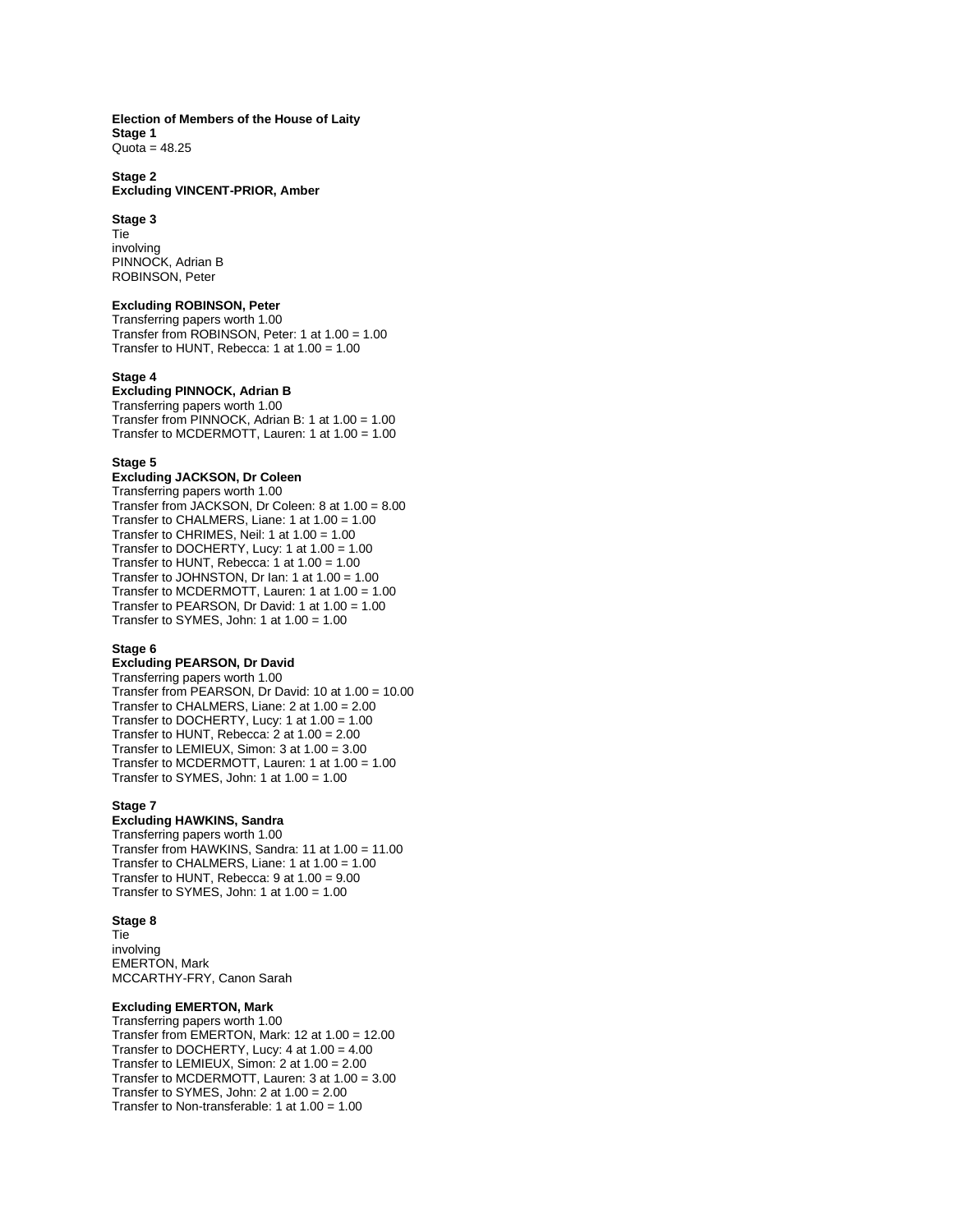### **Stage 9**

## **Excluding MCCARTHY-FRY, Canon Sarah**

Transferring papers worth 1.00 Transfer from MCCARTHY-FRY, Canon Sarah: 12 at 1.00 = 12.00 Transfer to CHALMERS, Liane: 3 at 1.00 = 3.00 Transfer to DOCHERTY, Lucy: 2 at 1.00 = 2.00 Transfer to HUNT, Rebecca: 1 at 1.00 = 1.00 Transfer to JOHNSTON, Dr Ian: 2 at 1.00 = 2.00 Transfer to MCDERMOTT, Lauren: 2 at 1.00 = 2.00 Transfer to SYMES, John: 1 at 1.00 = 1.00 Transfer to Non-transferable: 1 at 1.00 = 1.00

#### **Stage 10**

### **Excluding SYMES, John**

Transferring papers worth 1.00 Transfer from SYMES, John: 17 at 1.00 = 17.00 Transfer to CHALMERS, Liane: 3 at 1.00 = 3.00 Transfer to CHRIMES, Neil: 3 at 1.00 = 3.00 Transfer to DOCHERTY, Lucy: 2 at 1.00 = 2.00 Transfer to HUNT, Rebecca: 2 at 1.00 = 2.00 Transfer to JOHNSTON, Dr Ian: 2 at 1.00 = 2.00 Transfer to LEMIEUX, Simon: 2 at 1.00 = 2.00 Transfer to MCDERMOTT, Lauren: 1 at 1.00 = 1.00 Transfer to Non-transferable: 2 at 1.00 = 2.00

#### **Stage 11**

Tie involving MCDERMOTT, Lauren CHALMERS, Liane

#### **Excluding CHALMERS, Liane**

Transferring papers worth 1.00 Transfer from CHALMERS, Liane: 21 at 1.00 = 21.00 Transfer to DOCHERTY, Lucy: 7 at 1.00 = 7.00 Transfer to HUNT, Rebecca: 2 at 1.00 = 2.00 Transfer to LEMIEUX, Simon: 4 at 1.00 = 4.00 Transfer to MCDERMOTT, Lauren: 5 at 1.00 = 5.00 Transfer to Non-transferable: 3 at 1.00 = 3.00

#### **Stage 12**

**Excluding CHRIMES, Neil**

Transferring papers worth 1.00 Transfer from CHRIMES, Neil: 22 at 1.00 = 22.00 Transfer to DOCHERTY, Lucy: 1 at 1.00 = 1.00 Transfer to HUNT, Rebecca: 2 at 1.00 = 2.00 Transfer to JOHNSTON, Dr Ian: 9 at 1.00 = 9.00 Transfer to LEMIEUX, Simon: 1 at 1.00 = 1.00 Transfer to MCDERMOTT, Lauren: 3 at 1.00 = 3.00 Transfer to Non-transferable: 6 at 1.00 = 6.00

## **Stage 13**

## **Excluding MCDERMOTT, Lauren**

Transferring papers worth 1.00 Transfer from MCDERMOTT, Lauren: 29 at 1.00 = 29.00 Transfer to DOCHERTY, Lucy: 11 at 1.00 = 11.00 Transfer to HUNT, Rebecca: 3 at 1.00 = 3.00 Transfer to JOHNSTON, Dr Ian: 4 at 1.00 = 4.00 Transfer to LEMIEUX, Simon: 4 at 1.00 = 4.00 Transfer to Non-transferable: 7 at 1.00 = 7.00

**DOCHERTY, Lucy ELECTED**  With 51.00 over quota 48.25

## **Stage 14 Formally excluding LEMIEUX, Simon**

**JOHNSTON, Dr Ian ELECTED**